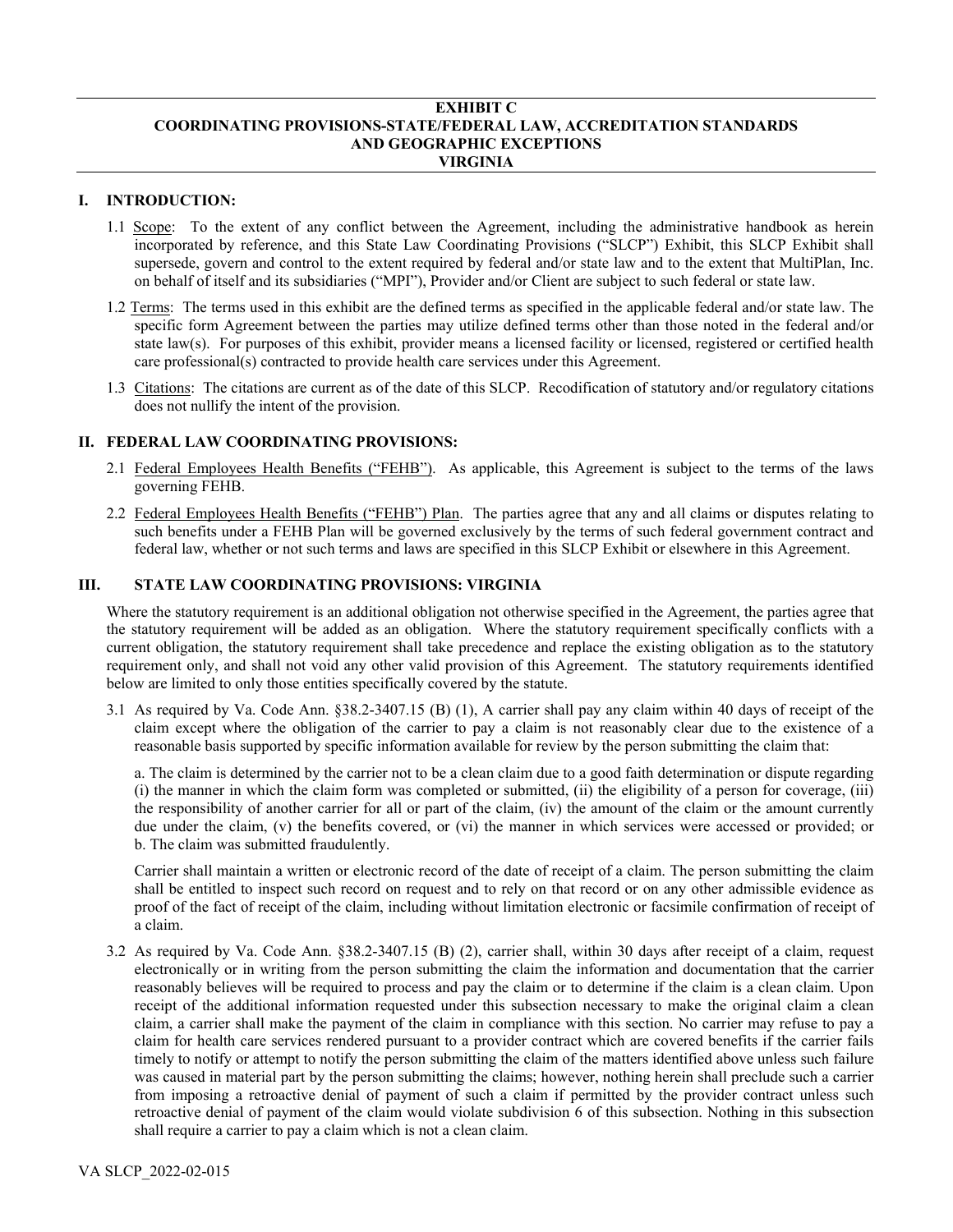- 3.3 As required by Va. Code Ann. §38.2-3407.15 (B) (3), any interest owing or accruing on a claim under [§ 38.2-3407.1](https://www.lexis.com/research/buttonTFLink?_m=e0e98f92a253a10759c4ac83ba129edc&_xfercite=%3ccite%20cc%3d%22USA%22%3e%3c%21%5bCDATA%5bVa.%20Code%20Ann.%20%a7%2038.2-3407.15%5d%5d%3e%3c%2fcite%3e&_butType=4&_butStat=0&_butNum=9&_butInline=1&_butinfo=VACODE%2038.2-3407.1&_fmtstr=FULL&docnum=1&_startdoc=1&wchp=dGLbVzk-zSkAA&_md5=d8e548473d21abd45708516bbafae69b) or 38.2-4306.1, under any provider contract or under any other applicable law, shall, if not sooner paid or required to be paid, be paid, without necessity of demand, at the time the claim is paid or within 60 days thereafter.
- 3.4 As required by Va. Code Ann. §38.2-3407.15 (B) (4) (a), carrier shall establish and implement reasonable policies to permit provider (i) to confirm in advance during normal business hours by free telephone or electronic means if available whether the health care services to be provided are medically necessary and a covered benefit and (ii) to determine the carrier's requirements applicable to the provider for (a) pre-certification or authorization of coverage decisions, (b) retroactive reconsideration of a certification or authorization of coverage decision or retroactive denial of a previously paid claim, (c) provider-specific payment and reimbursement methodology, coding levels and methodology, downcoding, and bundling of claims, and (d) other provider-specific, applicable claims processing and payment matters necessary to meet the terms and conditions of the provider contract, including determining whether a claim is a clean claim. If carrier routinely, as a matter of policy, bundles and/or downcodes claims submitted by provider. In the event of such practice, carrier shall disclose on its website the specific bundling and downcoding policies that carrier reasonably expects to be applied to provider on a routine basis as a matter of policy. Provider may also request the specific bundling and downcoding policies that the carrier reasonably expects to be applied to that provider or provider's services on a routine basis as a matter of policy. If such request is made by or on behalf of a provider, carrier shall provide the requesting provider with such policies within 10 business days following the date the request is received.
- 3.5 As required by Va. Code Ann. §38.2-3407.15 (B) (4) (b), carrier shall make available to provider within 10 business days of receipt of a request, copies of or reasonable electronic access to all such policies which are applicable to the particular provider or to particular health care services identified by the provider. In the event the provision of the entire policy would violate any applicable copyright law, the carrier may instead comply with this subsection by timely delivering to the provider a clear explanation of the policy as it applies to the provider and to any health care services identified by the provider.
- 3.6 As required by Va. Code Ann. §38.2-3407.15 (B) (5), carrier shall pay a claim if the carrier has previously authorized the health care service or has advised the provider or enrollee in advance of the provision of health care services that the health care services are medically necessary and a covered benefit, unless:
	- a. The documentation for the claim provided by the person submitting the claim clearly fails to support the claim as originally authorized; or
	- b. The carrier's refusal is because (i) another payor is responsible for the payment, (ii) the provider has already been paid for the health care services identified on the claim, (iii) the claim was submitted fraudulently or the authorization was based in whole or material part on erroneous information provided to the carrier by the provider, enrollee, or other person not related to the carrier, or (iv) the person receiving the health care services was not eligible to receive them on the date of service and the carrier did not know, and with the exercise of reasonable care could not have known, of the person's eligibility status.
- 3.7 As required by Va. Code Ann. §38.2-3407.15 (B) (6), in the case of an invasive or surgical procedure, if the carrier has previously authorized a health care service as medically necessary and during the procedure provider discovers clinical evidence prompting provider to perform a less or more extensive or complicated procedure than was previously authorized, then carrier shall pay the claim, provided that the additional procedures were (i) not investigative in nature, but medically necessary as a covered service under the covered person's benefit plan; (ii) appropriately coded consistent with the procedure actually performed; and (iii) compliant with a carrier's post-service claims process, including required timing for submission to carrier.
- 3.8 As required by Va. Code Ann. §38.2-3407.15 (B)(7), carrier shall not impose any retroactive denial of a previously paid claim unless the carrier has provided the reason for the retroactive denial and (i) the original claim was submitted fraudulently, (ii) the original claim payment was incorrect because the provider was already paid for the health care services identified on the claim or the health care services identified on the claim were not delivered by the provider, or (iii) the time which has elapsed since the date of the payment of the original challenged claim does not exceed the lesser of (a) 12 months or (b) the number of days within which the carrier requires under its provider contract that a claim be submitted by the provider following the date on which a health care service is provided. Carrier shall notify a provider at least 30 days in advance of any retroactive denial of a claim.
- 3.9 As required by Va. Code Ann. §38.2-3407.15 (B) (8), carrier shall not impose any retroactive denial of payment or in any other way seek recovery or refund of a previously paid claim unless the carrier specifies in writing the specific claim or claims for which the retroactive denial is to be imposed or the recovery or refund is sought. The written communication shall also contain an explanation of why the claim is being retroactively adjusted.